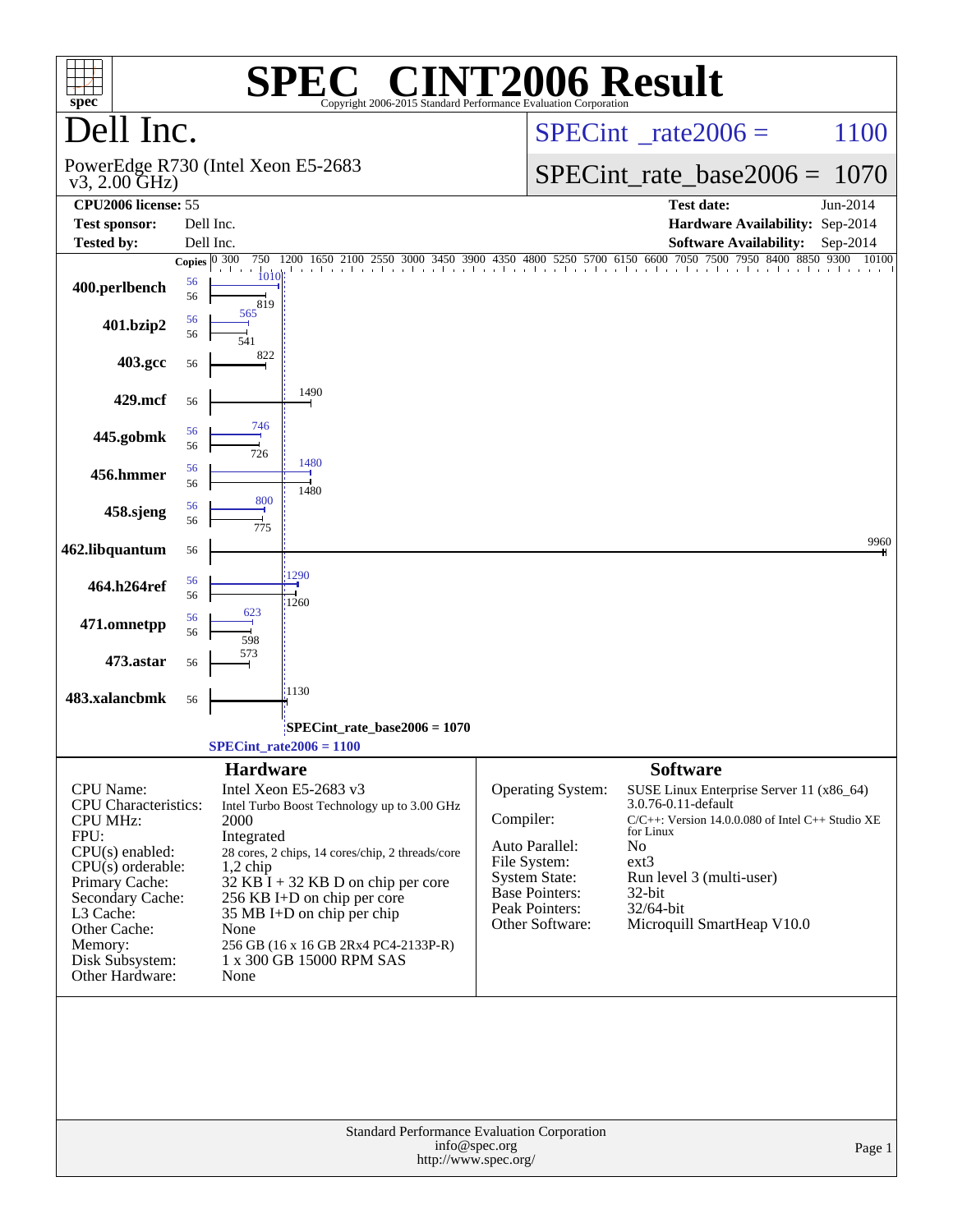

# **[SPEC CINT2006 Result](http://www.spec.org/auto/cpu2006/Docs/result-fields.html#SPECCINT2006Result)**

# Dell Inc.

 v3, 2.00 GHz) PowerEdge R730 (Intel Xeon E5-2683 SPECint rate  $2006 = 1100$ 

#### [SPECint\\_rate\\_base2006 =](http://www.spec.org/auto/cpu2006/Docs/result-fields.html#SPECintratebase2006) 1070

**[CPU2006 license:](http://www.spec.org/auto/cpu2006/Docs/result-fields.html#CPU2006license)** 55 **[Test date:](http://www.spec.org/auto/cpu2006/Docs/result-fields.html#Testdate)** Jun-2014 **[Test sponsor:](http://www.spec.org/auto/cpu2006/Docs/result-fields.html#Testsponsor)** Dell Inc. **[Hardware Availability:](http://www.spec.org/auto/cpu2006/Docs/result-fields.html#HardwareAvailability)** Sep-2014 **[Tested by:](http://www.spec.org/auto/cpu2006/Docs/result-fields.html#Testedby)** Dell Inc. **[Software Availability:](http://www.spec.org/auto/cpu2006/Docs/result-fields.html#SoftwareAvailability)** Sep-2014

#### **[Results Table](http://www.spec.org/auto/cpu2006/Docs/result-fields.html#ResultsTable)**

|                    | <b>Base</b>   |                |       |                                                                                                          |       |                |       | <b>Peak</b>   |                |              |                |              |                |              |
|--------------------|---------------|----------------|-------|----------------------------------------------------------------------------------------------------------|-------|----------------|-------|---------------|----------------|--------------|----------------|--------------|----------------|--------------|
| <b>Benchmark</b>   | <b>Copies</b> | <b>Seconds</b> | Ratio | <b>Seconds</b>                                                                                           | Ratio | <b>Seconds</b> | Ratio | <b>Copies</b> | <b>Seconds</b> | <b>Ratio</b> | <b>Seconds</b> | <b>Ratio</b> | <b>Seconds</b> | <b>Ratio</b> |
| 400.perlbench      | 56            | 668            | 819   | 669                                                                                                      | 818   | 668            | 819   | 56            | 543            | <b>1010</b>  | 543            | 1010         | 544            | 1000         |
| 401.bzip2          | 56            | 999            | 541   | 1001                                                                                                     | 540   | 1000           | 541   | 56            | 956            | 565          | 957            | 565          | 958            | 564          |
| $403.\mathrm{gcc}$ | 56            | 549            | 822   | 549                                                                                                      | 821   | 547            | 824   | 56            | 549            | 822          | 549            | 82           | 547            | 824          |
| $429$ .mcf         | 56            | 343            | 1490  | 344                                                                                                      | 1490  | 344            | 1480l | 56            | 343            | 1490         | 344            | 1490         | 344            | 1480         |
| $445$ .gobmk       | 56            | 809            | 726   | 809                                                                                                      | 726   | 809            | 727   | 56            | 791            | 743          | 788            | 746          | 788            | 746          |
| 456.hmmer          | 56            | 352            | 1480  | 354                                                                                                      | 1480  | 354            | 1480  | 56            | 352            | 1490         | 354            | 1480         | 353            | 1480         |
| $458$ .sjeng       | 56            | 875            | 774   | 874                                                                                                      | 775   | 875            | 775   | 56            | 847            | 800          | 847            | 800          | 846            | 801          |
| 462.libquantum     | 56            | 117            | 9960  | 116                                                                                                      | 9990  | 117            | 9940l | 56            | <b>117</b>     | 9960         | 116            | 9990         | 117            | 9940         |
| 464.h264ref        | 56            | 984            | 1260  | 979                                                                                                      | 1270  | 986            | 1260  | 56            | 953            | 1300         | 958            | 1290         | 971            | 1280         |
| 471.omnetpp        | 56            | 585            | 598   | 583                                                                                                      | 601   | 589            | 595   | 56            | 561            | 623          | 560            | 625          | 563            | 622          |
| $473$ . astar      | 56            | 684            | 575   | 686                                                                                                      | 573   | 687            | 572   | 56            | 684            | 575          | 686            | 573          | 687            | 572          |
| 483.xalancbmk      | 56            | 341            | 1130  | 341                                                                                                      | 1130  | 342            | 1130  | 56            | 341            | 1130         | 341            | 1130         | 342            | 1130         |
|                    |               |                |       | Results appear in the order in which they were run. Bold underlined text indicates a median measurement. |       |                |       |               |                |              |                |              |                |              |

#### **[Submit Notes](http://www.spec.org/auto/cpu2006/Docs/result-fields.html#SubmitNotes)**

 The numactl mechanism was used to bind copies to processors. The config file option 'submit' was used to generate numactl commands to bind each copy to a specific processor. For details, please see the config file.

#### **[Operating System Notes](http://www.spec.org/auto/cpu2006/Docs/result-fields.html#OperatingSystemNotes)**

Stack size set to unlimited using "ulimit -s unlimited"

#### **[Platform Notes](http://www.spec.org/auto/cpu2006/Docs/result-fields.html#PlatformNotes)**

 BIOS settings: Snoop Mode set to Cluster on Die Virtualization Technology disabled Execute Disable disabled System Profile set to Performance Sysinfo program /root/cpu2006-1.2/config/sysinfo.rev6818 \$Rev: 6818 \$ \$Date:: 2012-07-17 #\$ e86d102572650a6e4d596a3cee98f191 running on linux-fm7q Thu Jun 19 04:18:54 2014

 This section contains SUT (System Under Test) info as seen by some common utilities. To remove or add to this section, see: <http://www.spec.org/cpu2006/Docs/config.html#sysinfo>

 From /proc/cpuinfo model name : Intel(R) Xeon(R) CPU E5-2683 v3 @ 2.00GHz 2 "physical id"s (chips) 56 "processors" Continued on next page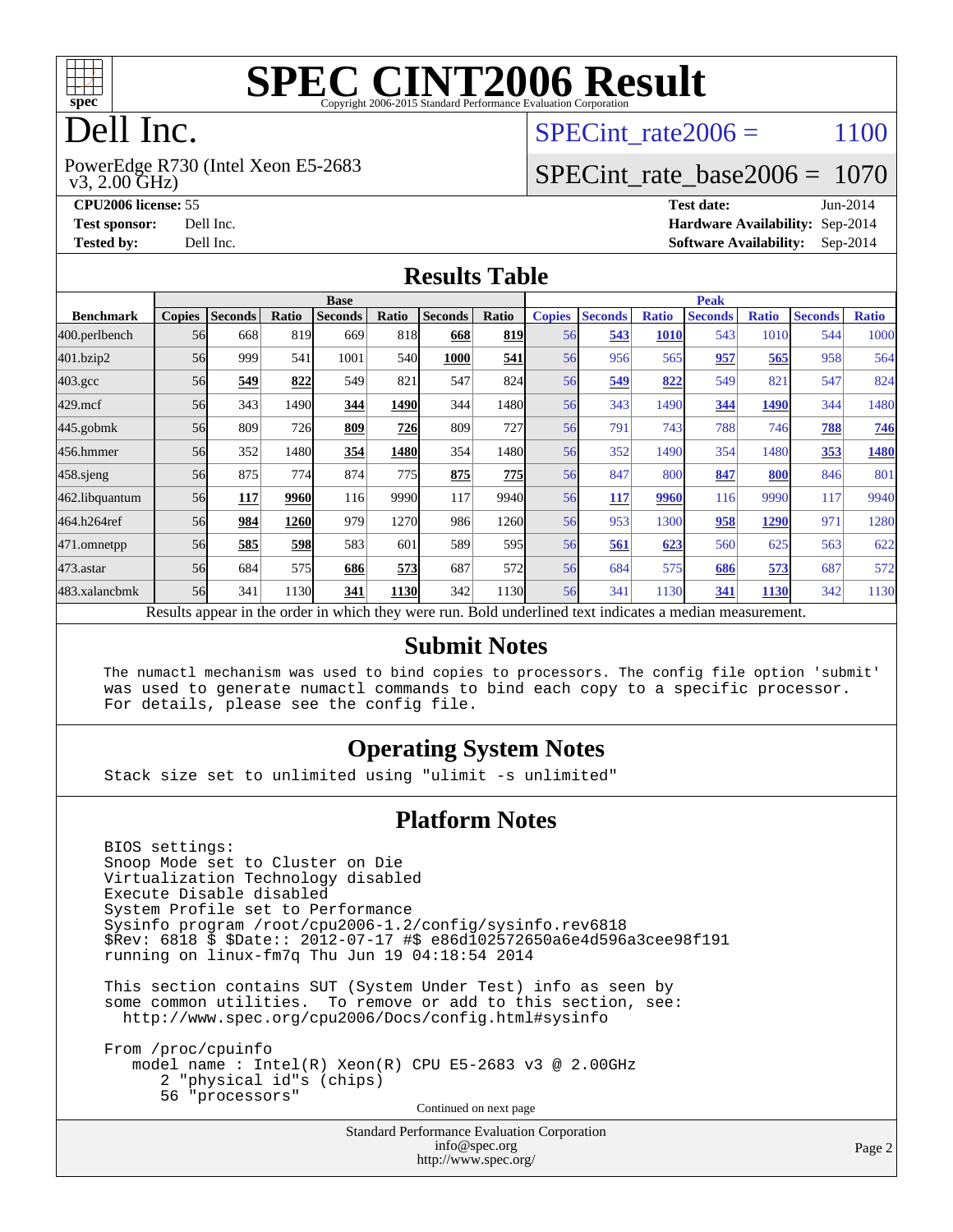

#### **[SPEC CINT2006 Result](http://www.spec.org/auto/cpu2006/Docs/result-fields.html#SPECCINT2006Result)** Copyright 2006-2015 Standard Performance Evaluation Corporation

# Dell Inc.

 v3, 2.00 GHz) PowerEdge R730 (Intel Xeon E5-2683 SPECint rate  $2006 = 1100$ 

[SPECint\\_rate\\_base2006 =](http://www.spec.org/auto/cpu2006/Docs/result-fields.html#SPECintratebase2006) 1070

**[CPU2006 license:](http://www.spec.org/auto/cpu2006/Docs/result-fields.html#CPU2006license)** 55 **[Test date:](http://www.spec.org/auto/cpu2006/Docs/result-fields.html#Testdate)** Jun-2014 **[Test sponsor:](http://www.spec.org/auto/cpu2006/Docs/result-fields.html#Testsponsor)** Dell Inc. **[Hardware Availability:](http://www.spec.org/auto/cpu2006/Docs/result-fields.html#HardwareAvailability)** Sep-2014 **[Tested by:](http://www.spec.org/auto/cpu2006/Docs/result-fields.html#Testedby)** Dell Inc. **[Software Availability:](http://www.spec.org/auto/cpu2006/Docs/result-fields.html#SoftwareAvailability)** Sep-2014

#### **[Platform Notes \(Continued\)](http://www.spec.org/auto/cpu2006/Docs/result-fields.html#PlatformNotes)**

 cores, siblings (Caution: counting these is hw and system dependent. The following excerpts from /proc/cpuinfo might not be reliable. Use with caution.) cpu cores : 14 siblings : 28 physical 0: cores 0 1 2 3 4 5 6 8 9 10 11 12 13 14 physical 1: cores 0 1 2 3 4 5 6 8 9 10 11 12 13 14 cache size : 17920 KB From /proc/meminfo<br>MemTotal: 264440548 kB HugePages\_Total: 0 Hugepagesize: 2048 kB /usr/bin/lsb\_release -d SUSE Linux Enterprise Server 11 (x86\_64) From /etc/\*release\* /etc/\*version\* SuSE-release: SUSE Linux Enterprise Server 11 (x86\_64) VERSION = 11 PATCHLEVEL = 3 uname -a: Linux linux-fm7q 3.0.76-0.11-default #1 SMP Fri Jun 14 08:21:43 UTC 2013 (ccab990) x86\_64 x86\_64 x86\_64 GNU/Linux run-level 3 Jun 19 04:13 last=S SPEC is set to: /root/cpu2006-1.2 Filesystem Type Size Used Avail Use% Mounted on /dev/sda2 ext3 228G 9.9G 217G 5% / Additional information from dmidecode: BIOS Dell Inc. 0.3.23 06/006/2014 Memory: 4x 00AD00B300AD HMA42GR7MFR4N-TFTD 16 GB 2133 MHz 6x 00AD063200AD HMA42GR7MFR4N-TFT1 16 GB 2133 MHz 6x 00CE00B300CE M393A2G40DB0-CPB 16 GB 2133 MHz 8x Not Specified Not Specified (End of data from sysinfo program)

#### **[General Notes](http://www.spec.org/auto/cpu2006/Docs/result-fields.html#GeneralNotes)**

Environment variables set by runspec before the start of the run: LD\_LIBRARY\_PATH = "/root/cpu2006-1.2/libs/32:/root/cpu2006-1.2/libs/64:/root/cpu2006-1.2/sh"

 Binaries compiled on a system with 1x Core i7-860 CPU + 8GB memory using RedHat EL 6.4 Transparent Huge Pages enabled with: Continued on next page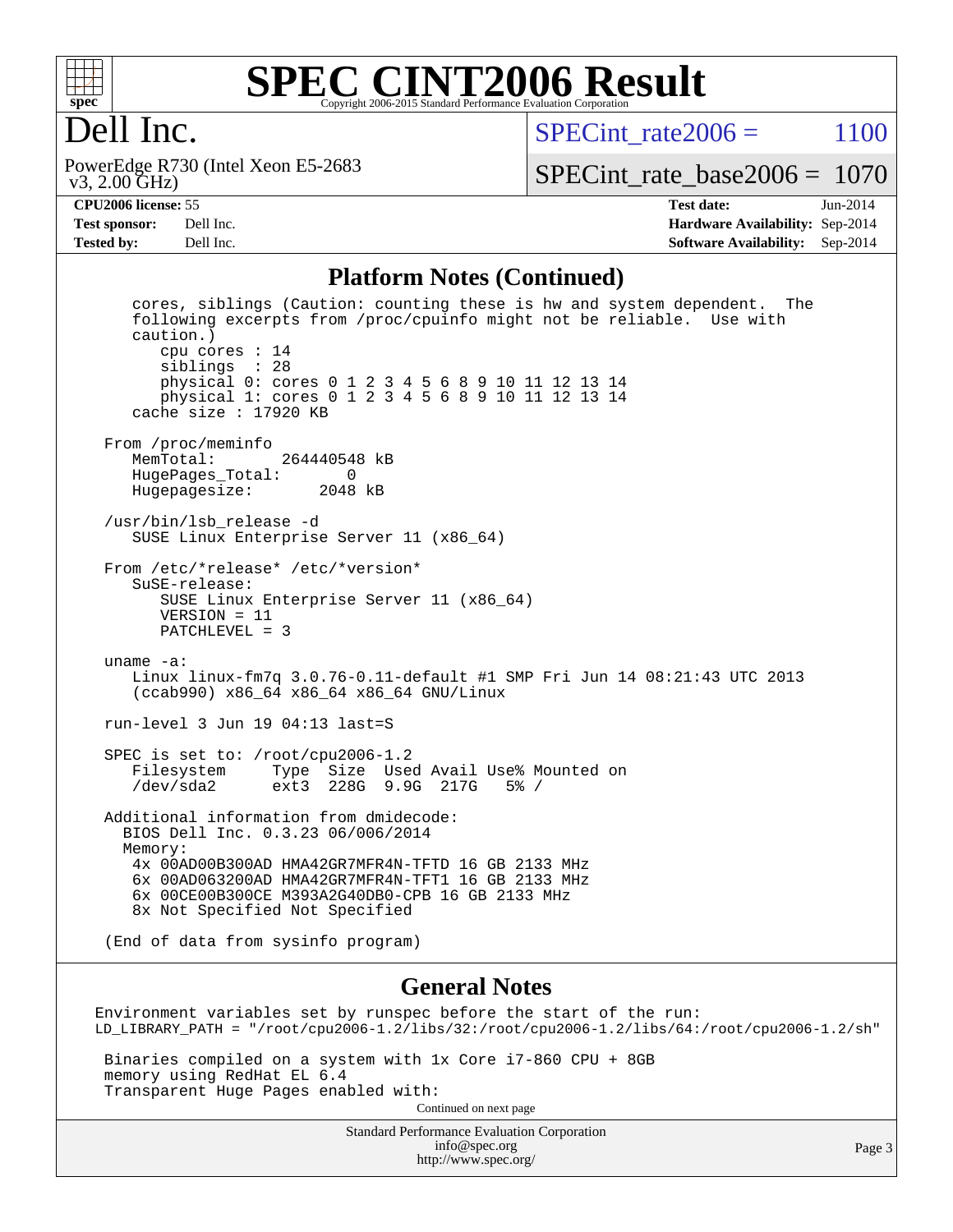

# **[SPEC CINT2006 Result](http://www.spec.org/auto/cpu2006/Docs/result-fields.html#SPECCINT2006Result)**

# Dell Inc.

SPECint rate  $2006 = 1100$ 

 v3, 2.00 GHz) PowerEdge R730 (Intel Xeon E5-2683

[SPECint\\_rate\\_base2006 =](http://www.spec.org/auto/cpu2006/Docs/result-fields.html#SPECintratebase2006) 1070

**[CPU2006 license:](http://www.spec.org/auto/cpu2006/Docs/result-fields.html#CPU2006license)** 55 **[Test date:](http://www.spec.org/auto/cpu2006/Docs/result-fields.html#Testdate)** Jun-2014 **[Test sponsor:](http://www.spec.org/auto/cpu2006/Docs/result-fields.html#Testsponsor)** Dell Inc. **[Hardware Availability:](http://www.spec.org/auto/cpu2006/Docs/result-fields.html#HardwareAvailability)** Sep-2014 **[Tested by:](http://www.spec.org/auto/cpu2006/Docs/result-fields.html#Testedby)** Dell Inc. **[Software Availability:](http://www.spec.org/auto/cpu2006/Docs/result-fields.html#SoftwareAvailability)** Sep-2014

#### **[General Notes \(Continued\)](http://www.spec.org/auto/cpu2006/Docs/result-fields.html#GeneralNotes)**

 echo always > /sys/kernel/mm/transparent\_hugepage/enabled Filesystem page cache cleared with: echo 1> /proc/sys/vm/drop\_caches runspec command invoked through numactl i.e.: numactl --interleave=all runspec <etc>

#### **[Base Compiler Invocation](http://www.spec.org/auto/cpu2006/Docs/result-fields.html#BaseCompilerInvocation)**

[C benchmarks](http://www.spec.org/auto/cpu2006/Docs/result-fields.html#Cbenchmarks): [icc -m32](http://www.spec.org/cpu2006/results/res2014q3/cpu2006-20140909-31367.flags.html#user_CCbase_intel_icc_5ff4a39e364c98233615fdd38438c6f2)

[C++ benchmarks:](http://www.spec.org/auto/cpu2006/Docs/result-fields.html#CXXbenchmarks) [icpc -m32](http://www.spec.org/cpu2006/results/res2014q3/cpu2006-20140909-31367.flags.html#user_CXXbase_intel_icpc_4e5a5ef1a53fd332b3c49e69c3330699)

#### **[Base Portability Flags](http://www.spec.org/auto/cpu2006/Docs/result-fields.html#BasePortabilityFlags)**

 400.perlbench: [-DSPEC\\_CPU\\_LINUX\\_IA32](http://www.spec.org/cpu2006/results/res2014q3/cpu2006-20140909-31367.flags.html#b400.perlbench_baseCPORTABILITY_DSPEC_CPU_LINUX_IA32) 462.libquantum: [-DSPEC\\_CPU\\_LINUX](http://www.spec.org/cpu2006/results/res2014q3/cpu2006-20140909-31367.flags.html#b462.libquantum_baseCPORTABILITY_DSPEC_CPU_LINUX) 483.xalancbmk: [-DSPEC\\_CPU\\_LINUX](http://www.spec.org/cpu2006/results/res2014q3/cpu2006-20140909-31367.flags.html#b483.xalancbmk_baseCXXPORTABILITY_DSPEC_CPU_LINUX)

### **[Base Optimization Flags](http://www.spec.org/auto/cpu2006/Docs/result-fields.html#BaseOptimizationFlags)**

[C benchmarks](http://www.spec.org/auto/cpu2006/Docs/result-fields.html#Cbenchmarks):

[-xCORE-AVX2](http://www.spec.org/cpu2006/results/res2014q3/cpu2006-20140909-31367.flags.html#user_CCbase_f-xAVX2_5f5fc0cbe2c9f62c816d3e45806c70d7) [-ipo](http://www.spec.org/cpu2006/results/res2014q3/cpu2006-20140909-31367.flags.html#user_CCbase_f-ipo) [-O3](http://www.spec.org/cpu2006/results/res2014q3/cpu2006-20140909-31367.flags.html#user_CCbase_f-O3) [-no-prec-div](http://www.spec.org/cpu2006/results/res2014q3/cpu2006-20140909-31367.flags.html#user_CCbase_f-no-prec-div) [-opt-prefetch](http://www.spec.org/cpu2006/results/res2014q3/cpu2006-20140909-31367.flags.html#user_CCbase_f-opt-prefetch) [-opt-mem-layout-trans=3](http://www.spec.org/cpu2006/results/res2014q3/cpu2006-20140909-31367.flags.html#user_CCbase_f-opt-mem-layout-trans_a7b82ad4bd7abf52556d4961a2ae94d5)

[C++ benchmarks:](http://www.spec.org/auto/cpu2006/Docs/result-fields.html#CXXbenchmarks)

[-xCORE-AVX2](http://www.spec.org/cpu2006/results/res2014q3/cpu2006-20140909-31367.flags.html#user_CXXbase_f-xAVX2_5f5fc0cbe2c9f62c816d3e45806c70d7) [-ipo](http://www.spec.org/cpu2006/results/res2014q3/cpu2006-20140909-31367.flags.html#user_CXXbase_f-ipo) [-O3](http://www.spec.org/cpu2006/results/res2014q3/cpu2006-20140909-31367.flags.html#user_CXXbase_f-O3) [-no-prec-div](http://www.spec.org/cpu2006/results/res2014q3/cpu2006-20140909-31367.flags.html#user_CXXbase_f-no-prec-div) [-opt-prefetch](http://www.spec.org/cpu2006/results/res2014q3/cpu2006-20140909-31367.flags.html#user_CXXbase_f-opt-prefetch) [-opt-mem-layout-trans=3](http://www.spec.org/cpu2006/results/res2014q3/cpu2006-20140909-31367.flags.html#user_CXXbase_f-opt-mem-layout-trans_a7b82ad4bd7abf52556d4961a2ae94d5) [-Wl,-z,muldefs](http://www.spec.org/cpu2006/results/res2014q3/cpu2006-20140909-31367.flags.html#user_CXXbase_link_force_multiple1_74079c344b956b9658436fd1b6dd3a8a) [-L/sh -lsmartheap](http://www.spec.org/cpu2006/results/res2014q3/cpu2006-20140909-31367.flags.html#user_CXXbase_SmartHeap_32f6c82aa1ed9c52345d30cf6e4a0499)

#### **[Base Other Flags](http://www.spec.org/auto/cpu2006/Docs/result-fields.html#BaseOtherFlags)**

[C benchmarks](http://www.spec.org/auto/cpu2006/Docs/result-fields.html#Cbenchmarks):

403.gcc: [-Dalloca=\\_alloca](http://www.spec.org/cpu2006/results/res2014q3/cpu2006-20140909-31367.flags.html#b403.gcc_baseEXTRA_CFLAGS_Dalloca_be3056838c12de2578596ca5467af7f3)

# **[Peak Compiler Invocation](http://www.spec.org/auto/cpu2006/Docs/result-fields.html#PeakCompilerInvocation)**

[C benchmarks \(except as noted below\)](http://www.spec.org/auto/cpu2006/Docs/result-fields.html#Cbenchmarksexceptasnotedbelow): [icc -m32](http://www.spec.org/cpu2006/results/res2014q3/cpu2006-20140909-31367.flags.html#user_CCpeak_intel_icc_5ff4a39e364c98233615fdd38438c6f2)

Continued on next page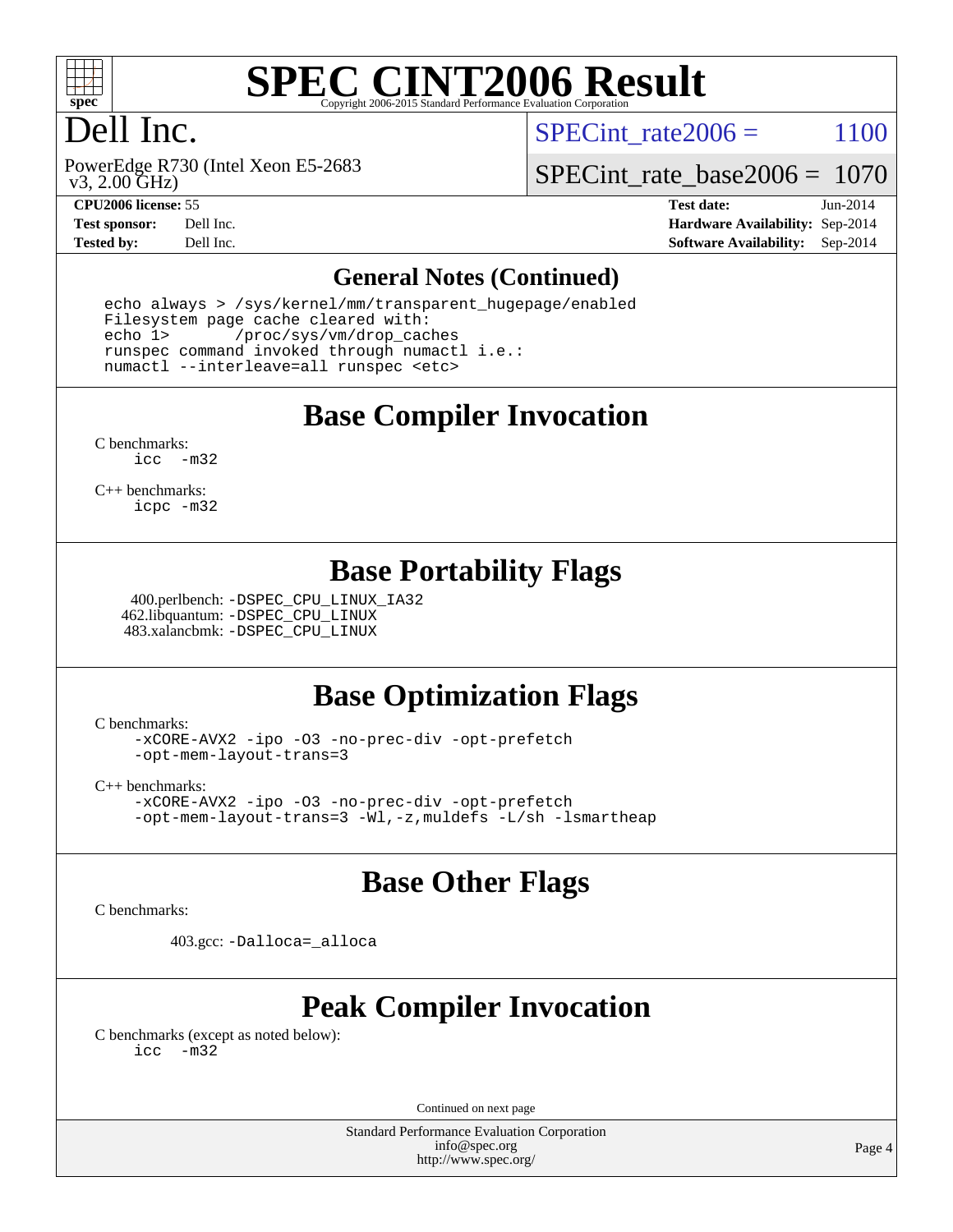

# **[SPEC CINT2006 Result](http://www.spec.org/auto/cpu2006/Docs/result-fields.html#SPECCINT2006Result)**

# Dell Inc.

 v3, 2.00 GHz) PowerEdge R730 (Intel Xeon E5-2683 SPECint rate  $2006 = 1100$ 

[SPECint\\_rate\\_base2006 =](http://www.spec.org/auto/cpu2006/Docs/result-fields.html#SPECintratebase2006) 1070

**[CPU2006 license:](http://www.spec.org/auto/cpu2006/Docs/result-fields.html#CPU2006license)** 55 **[Test date:](http://www.spec.org/auto/cpu2006/Docs/result-fields.html#Testdate)** Jun-2014 **[Test sponsor:](http://www.spec.org/auto/cpu2006/Docs/result-fields.html#Testsponsor)** Dell Inc. **[Hardware Availability:](http://www.spec.org/auto/cpu2006/Docs/result-fields.html#HardwareAvailability)** Sep-2014 **[Tested by:](http://www.spec.org/auto/cpu2006/Docs/result-fields.html#Testedby)** Dell Inc. **[Software Availability:](http://www.spec.org/auto/cpu2006/Docs/result-fields.html#SoftwareAvailability)** Sep-2014

# **[Peak Compiler Invocation \(Continued\)](http://www.spec.org/auto/cpu2006/Docs/result-fields.html#PeakCompilerInvocation)**

400.perlbench: [icc -m64](http://www.spec.org/cpu2006/results/res2014q3/cpu2006-20140909-31367.flags.html#user_peakCCLD400_perlbench_intel_icc_64bit_bda6cc9af1fdbb0edc3795bac97ada53)

401.bzip2: [icc -m64](http://www.spec.org/cpu2006/results/res2014q3/cpu2006-20140909-31367.flags.html#user_peakCCLD401_bzip2_intel_icc_64bit_bda6cc9af1fdbb0edc3795bac97ada53)

456.hmmer: [icc -m64](http://www.spec.org/cpu2006/results/res2014q3/cpu2006-20140909-31367.flags.html#user_peakCCLD456_hmmer_intel_icc_64bit_bda6cc9af1fdbb0edc3795bac97ada53)

458.sjeng: [icc -m64](http://www.spec.org/cpu2006/results/res2014q3/cpu2006-20140909-31367.flags.html#user_peakCCLD458_sjeng_intel_icc_64bit_bda6cc9af1fdbb0edc3795bac97ada53)

[C++ benchmarks:](http://www.spec.org/auto/cpu2006/Docs/result-fields.html#CXXbenchmarks) [icpc -m32](http://www.spec.org/cpu2006/results/res2014q3/cpu2006-20140909-31367.flags.html#user_CXXpeak_intel_icpc_4e5a5ef1a53fd332b3c49e69c3330699)

#### **[Peak Portability Flags](http://www.spec.org/auto/cpu2006/Docs/result-fields.html#PeakPortabilityFlags)**

 400.perlbench: [-DSPEC\\_CPU\\_LP64](http://www.spec.org/cpu2006/results/res2014q3/cpu2006-20140909-31367.flags.html#b400.perlbench_peakCPORTABILITY_DSPEC_CPU_LP64) [-DSPEC\\_CPU\\_LINUX\\_X64](http://www.spec.org/cpu2006/results/res2014q3/cpu2006-20140909-31367.flags.html#b400.perlbench_peakCPORTABILITY_DSPEC_CPU_LINUX_X64) 401.bzip2: [-DSPEC\\_CPU\\_LP64](http://www.spec.org/cpu2006/results/res2014q3/cpu2006-20140909-31367.flags.html#suite_peakCPORTABILITY401_bzip2_DSPEC_CPU_LP64) 456.hmmer: [-DSPEC\\_CPU\\_LP64](http://www.spec.org/cpu2006/results/res2014q3/cpu2006-20140909-31367.flags.html#suite_peakCPORTABILITY456_hmmer_DSPEC_CPU_LP64) 458.sjeng: [-DSPEC\\_CPU\\_LP64](http://www.spec.org/cpu2006/results/res2014q3/cpu2006-20140909-31367.flags.html#suite_peakCPORTABILITY458_sjeng_DSPEC_CPU_LP64) 462.libquantum: [-DSPEC\\_CPU\\_LINUX](http://www.spec.org/cpu2006/results/res2014q3/cpu2006-20140909-31367.flags.html#b462.libquantum_peakCPORTABILITY_DSPEC_CPU_LINUX) 483.xalancbmk: [-DSPEC\\_CPU\\_LINUX](http://www.spec.org/cpu2006/results/res2014q3/cpu2006-20140909-31367.flags.html#b483.xalancbmk_peakCXXPORTABILITY_DSPEC_CPU_LINUX)

# **[Peak Optimization Flags](http://www.spec.org/auto/cpu2006/Docs/result-fields.html#PeakOptimizationFlags)**

[C benchmarks](http://www.spec.org/auto/cpu2006/Docs/result-fields.html#Cbenchmarks):

 400.perlbench: [-xCORE-AVX2](http://www.spec.org/cpu2006/results/res2014q3/cpu2006-20140909-31367.flags.html#user_peakPASS2_CFLAGSPASS2_LDCFLAGS400_perlbench_f-xAVX2_5f5fc0cbe2c9f62c816d3e45806c70d7)(pass 2) [-prof-gen](http://www.spec.org/cpu2006/results/res2014q3/cpu2006-20140909-31367.flags.html#user_peakPASS1_CFLAGSPASS1_LDCFLAGS400_perlbench_prof_gen_e43856698f6ca7b7e442dfd80e94a8fc)(pass 1) [-ipo](http://www.spec.org/cpu2006/results/res2014q3/cpu2006-20140909-31367.flags.html#user_peakPASS2_CFLAGSPASS2_LDCFLAGS400_perlbench_f-ipo)(pass 2) [-O3](http://www.spec.org/cpu2006/results/res2014q3/cpu2006-20140909-31367.flags.html#user_peakPASS2_CFLAGSPASS2_LDCFLAGS400_perlbench_f-O3)(pass 2) [-no-prec-div](http://www.spec.org/cpu2006/results/res2014q3/cpu2006-20140909-31367.flags.html#user_peakPASS2_CFLAGSPASS2_LDCFLAGS400_perlbench_f-no-prec-div)(pass 2) [-prof-use](http://www.spec.org/cpu2006/results/res2014q3/cpu2006-20140909-31367.flags.html#user_peakPASS2_CFLAGSPASS2_LDCFLAGS400_perlbench_prof_use_bccf7792157ff70d64e32fe3e1250b55)(pass 2) [-auto-ilp32](http://www.spec.org/cpu2006/results/res2014q3/cpu2006-20140909-31367.flags.html#user_peakCOPTIMIZE400_perlbench_f-auto-ilp32) 401.bzip2: [-xCORE-AVX2](http://www.spec.org/cpu2006/results/res2014q3/cpu2006-20140909-31367.flags.html#user_peakPASS2_CFLAGSPASS2_LDCFLAGS401_bzip2_f-xAVX2_5f5fc0cbe2c9f62c816d3e45806c70d7)(pass 2) [-prof-gen](http://www.spec.org/cpu2006/results/res2014q3/cpu2006-20140909-31367.flags.html#user_peakPASS1_CFLAGSPASS1_LDCFLAGS401_bzip2_prof_gen_e43856698f6ca7b7e442dfd80e94a8fc)(pass 1) [-ipo](http://www.spec.org/cpu2006/results/res2014q3/cpu2006-20140909-31367.flags.html#user_peakPASS2_CFLAGSPASS2_LDCFLAGS401_bzip2_f-ipo)(pass 2) [-O3](http://www.spec.org/cpu2006/results/res2014q3/cpu2006-20140909-31367.flags.html#user_peakPASS2_CFLAGSPASS2_LDCFLAGS401_bzip2_f-O3)(pass 2) [-no-prec-div](http://www.spec.org/cpu2006/results/res2014q3/cpu2006-20140909-31367.flags.html#user_peakPASS2_CFLAGSPASS2_LDCFLAGS401_bzip2_f-no-prec-div)(pass 2) [-prof-use](http://www.spec.org/cpu2006/results/res2014q3/cpu2006-20140909-31367.flags.html#user_peakPASS2_CFLAGSPASS2_LDCFLAGS401_bzip2_prof_use_bccf7792157ff70d64e32fe3e1250b55)(pass 2) [-opt-prefetch](http://www.spec.org/cpu2006/results/res2014q3/cpu2006-20140909-31367.flags.html#user_peakCOPTIMIZE401_bzip2_f-opt-prefetch) [-auto-ilp32](http://www.spec.org/cpu2006/results/res2014q3/cpu2006-20140909-31367.flags.html#user_peakCOPTIMIZE401_bzip2_f-auto-ilp32) [-ansi-alias](http://www.spec.org/cpu2006/results/res2014q3/cpu2006-20140909-31367.flags.html#user_peakCOPTIMIZE401_bzip2_f-ansi-alias)  $403.\text{gcc: basepeak}$  = yes  $429$ .mcf: basepeak = yes 445.gobmk: [-xCORE-AVX2](http://www.spec.org/cpu2006/results/res2014q3/cpu2006-20140909-31367.flags.html#user_peakPASS2_CFLAGSPASS2_LDCFLAGS445_gobmk_f-xAVX2_5f5fc0cbe2c9f62c816d3e45806c70d7)(pass 2) [-prof-gen](http://www.spec.org/cpu2006/results/res2014q3/cpu2006-20140909-31367.flags.html#user_peakPASS1_CFLAGSPASS1_LDCFLAGS445_gobmk_prof_gen_e43856698f6ca7b7e442dfd80e94a8fc)(pass 1) [-prof-use](http://www.spec.org/cpu2006/results/res2014q3/cpu2006-20140909-31367.flags.html#user_peakPASS2_CFLAGSPASS2_LDCFLAGS445_gobmk_prof_use_bccf7792157ff70d64e32fe3e1250b55)(pass 2) [-ansi-alias](http://www.spec.org/cpu2006/results/res2014q3/cpu2006-20140909-31367.flags.html#user_peakCOPTIMIZE445_gobmk_f-ansi-alias) [-opt-mem-layout-trans=3](http://www.spec.org/cpu2006/results/res2014q3/cpu2006-20140909-31367.flags.html#user_peakCOPTIMIZE445_gobmk_f-opt-mem-layout-trans_a7b82ad4bd7abf52556d4961a2ae94d5) 456.hmmer: [-xCORE-AVX2](http://www.spec.org/cpu2006/results/res2014q3/cpu2006-20140909-31367.flags.html#user_peakCOPTIMIZE456_hmmer_f-xAVX2_5f5fc0cbe2c9f62c816d3e45806c70d7) [-ipo](http://www.spec.org/cpu2006/results/res2014q3/cpu2006-20140909-31367.flags.html#user_peakCOPTIMIZE456_hmmer_f-ipo) [-O3](http://www.spec.org/cpu2006/results/res2014q3/cpu2006-20140909-31367.flags.html#user_peakCOPTIMIZE456_hmmer_f-O3) [-no-prec-div](http://www.spec.org/cpu2006/results/res2014q3/cpu2006-20140909-31367.flags.html#user_peakCOPTIMIZE456_hmmer_f-no-prec-div) [-unroll2](http://www.spec.org/cpu2006/results/res2014q3/cpu2006-20140909-31367.flags.html#user_peakCOPTIMIZE456_hmmer_f-unroll_784dae83bebfb236979b41d2422d7ec2) [-auto-ilp32](http://www.spec.org/cpu2006/results/res2014q3/cpu2006-20140909-31367.flags.html#user_peakCOPTIMIZE456_hmmer_f-auto-ilp32) 458.sjeng: [-xCORE-AVX2](http://www.spec.org/cpu2006/results/res2014q3/cpu2006-20140909-31367.flags.html#user_peakPASS2_CFLAGSPASS2_LDCFLAGS458_sjeng_f-xAVX2_5f5fc0cbe2c9f62c816d3e45806c70d7)(pass 2) [-prof-gen](http://www.spec.org/cpu2006/results/res2014q3/cpu2006-20140909-31367.flags.html#user_peakPASS1_CFLAGSPASS1_LDCFLAGS458_sjeng_prof_gen_e43856698f6ca7b7e442dfd80e94a8fc)(pass 1) [-ipo](http://www.spec.org/cpu2006/results/res2014q3/cpu2006-20140909-31367.flags.html#user_peakPASS2_CFLAGSPASS2_LDCFLAGS458_sjeng_f-ipo)(pass 2) [-O3](http://www.spec.org/cpu2006/results/res2014q3/cpu2006-20140909-31367.flags.html#user_peakPASS2_CFLAGSPASS2_LDCFLAGS458_sjeng_f-O3)(pass 2) [-no-prec-div](http://www.spec.org/cpu2006/results/res2014q3/cpu2006-20140909-31367.flags.html#user_peakPASS2_CFLAGSPASS2_LDCFLAGS458_sjeng_f-no-prec-div)(pass 2) [-prof-use](http://www.spec.org/cpu2006/results/res2014q3/cpu2006-20140909-31367.flags.html#user_peakPASS2_CFLAGSPASS2_LDCFLAGS458_sjeng_prof_use_bccf7792157ff70d64e32fe3e1250b55)(pass 2) [-unroll4](http://www.spec.org/cpu2006/results/res2014q3/cpu2006-20140909-31367.flags.html#user_peakCOPTIMIZE458_sjeng_f-unroll_4e5e4ed65b7fd20bdcd365bec371b81f) [-auto-ilp32](http://www.spec.org/cpu2006/results/res2014q3/cpu2006-20140909-31367.flags.html#user_peakCOPTIMIZE458_sjeng_f-auto-ilp32)

Continued on next page